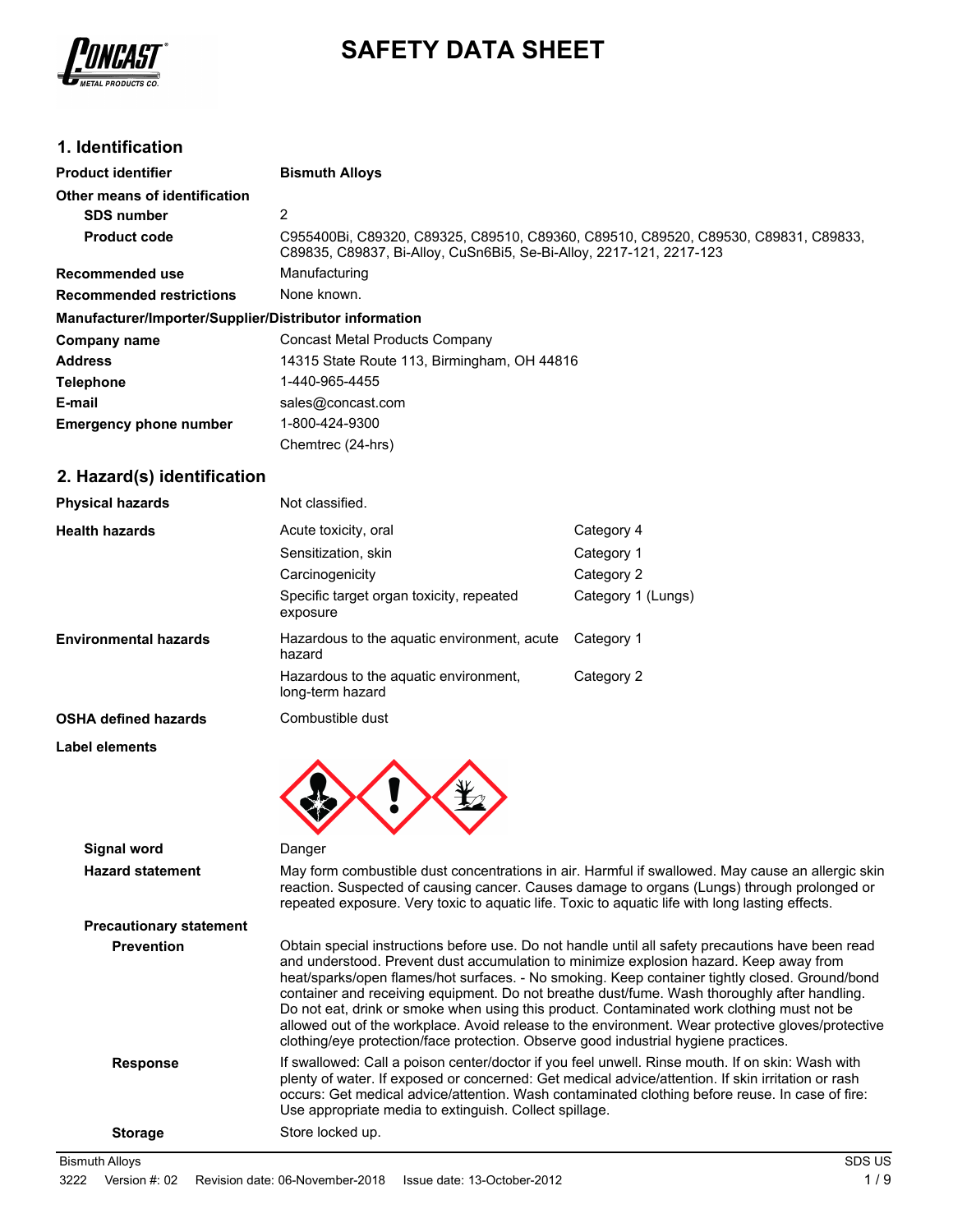### **3. Composition/information on ingredients**

**Mixtures**

| <b>Chemical name</b> | <b>CAS number</b> | %         |
|----------------------|-------------------|-----------|
| Copper               | 7440-50-8         | $85 - 91$ |
| Tin                  | 7440-31-5         | $4 - 7.5$ |
| <b>Bismuth</b>       | 7440-69-9         | $0.5 - 6$ |
| Selenium             | 7782-49-2         | $0 - 1.1$ |
| <b>Nickel</b>        | 7440-02-0         | $0 - 1$   |

**Composition comments** All concentrations are in percent by weight unless otherwise indicated.

# **4. First-aid measures**

| 4. FIISL-dIU IIIBASUIBS                                                      |                                                                                                                                                                                                                                                                                                                                                                                                                                                                                       |
|------------------------------------------------------------------------------|---------------------------------------------------------------------------------------------------------------------------------------------------------------------------------------------------------------------------------------------------------------------------------------------------------------------------------------------------------------------------------------------------------------------------------------------------------------------------------------|
| <b>Inhalation</b>                                                            | Move to fresh air. Call a physician if symptoms develop or persist.                                                                                                                                                                                                                                                                                                                                                                                                                   |
| <b>Skin contact</b>                                                          | Remove contaminated clothing immediately and wash skin with soap and water. In case of<br>eczema or other skin disorders: Seek medical attention and take along these instructions. In case<br>of contact with hot or molten product, cool rapidly with water and seek immediate medical<br>attention. Do not attempt to remove molten product from skin because skin will tear easily. Cuts or<br>abrasions should be treated promptly with thorough cleansing of the affected area. |
| Eye contact                                                                  | Do not rub eyes. Rinse with water. Get medical attention if irritation develops and persists.                                                                                                                                                                                                                                                                                                                                                                                         |
| Ingestion                                                                    | Rinse mouth. If vomiting occurs, keep head low so that stomach content doesn't get into the lungs.<br>Get medical advice/attention if you feel unwell.                                                                                                                                                                                                                                                                                                                                |
| <b>Most important</b><br>symptoms/effects, acute and<br>delayed              | Elevated temperatures or mechanical action may form dust and fumes which may be irritating to<br>the eye, mucous membranes and respiratory tract. Narcosis. Behavioral changes. Decrease in<br>motor functions. May cause an allergic skin reaction. Dermatitis. Rash. Prolonged exposure may<br>cause chronic effects. Contact with hot material can cause thermal burns which may result in<br>permanent damage.                                                                    |
| Indication of immediate<br>medical attention and special<br>treatment needed | Provide general supportive measures and treat symptomatically. Keep victim under observation.<br>Symptoms may be delayed.                                                                                                                                                                                                                                                                                                                                                             |
| <b>General information</b>                                                   | IF exposed or concerned: Get medical advice/attention. If you feel unwell, seek medical advice<br>(show the label where possible). Ensure that medical personnel are aware of the material(s)<br>involved, and take precautions to protect themselves. Show this safety data sheet to the doctor in<br>attendance. Wash contaminated clothing before reuse.                                                                                                                           |
| 5. Fire-fighting measures                                                    |                                                                                                                                                                                                                                                                                                                                                                                                                                                                                       |
| Suitable extinguishing media                                                 | Special powder against metal fires. Dry sand. Carbon dioxide (CO2). Apply extinguishing media<br>carefully to avoid creating airborne dust. Avoid high pressure media which could cause the<br>formation of a potentially explosible dust-air mixture.                                                                                                                                                                                                                                |
| Unsuitable extinguishing<br>media                                            | Do not use water or halogenated extinguishing media. Hot molten material will react violently with<br>water resulting in spattering and fuming.                                                                                                                                                                                                                                                                                                                                       |
| Specific hazards arising from<br>the chemical                                | Explosion hazard: Avoid generating dust; fine dust dispersed in air in sufficient concentrations and<br>in the presence of an ignition source is a potential dust explosion hazard. Contact with acids will<br>release flammable hydrogen gas. During fire, gases hazardous to health may be formed.<br>Combustion products may include: metal oxides. In a fire, nickel may form nickel carbonyl, a<br>highly toxic substance and known carcinogen.                                  |
| Special protective equipment<br>and precautions for firefighters             | Self-contained breathing apparatus and full protective clothing must be worn in case of fire.                                                                                                                                                                                                                                                                                                                                                                                         |
| <b>Fire fighting</b><br>equipment/instructions                               | In case of fire and/or explosion do not breathe fumes. Move containers from fire area if you can do<br>so without risk.                                                                                                                                                                                                                                                                                                                                                               |
| <b>Specific methods</b>                                                      | Use standard firefighting procedures and consider the hazards of other involved materials.                                                                                                                                                                                                                                                                                                                                                                                            |
| <b>General fire hazards</b>                                                  | May form combustible dust concentrations in air.                                                                                                                                                                                                                                                                                                                                                                                                                                      |
|                                                                              |                                                                                                                                                                                                                                                                                                                                                                                                                                                                                       |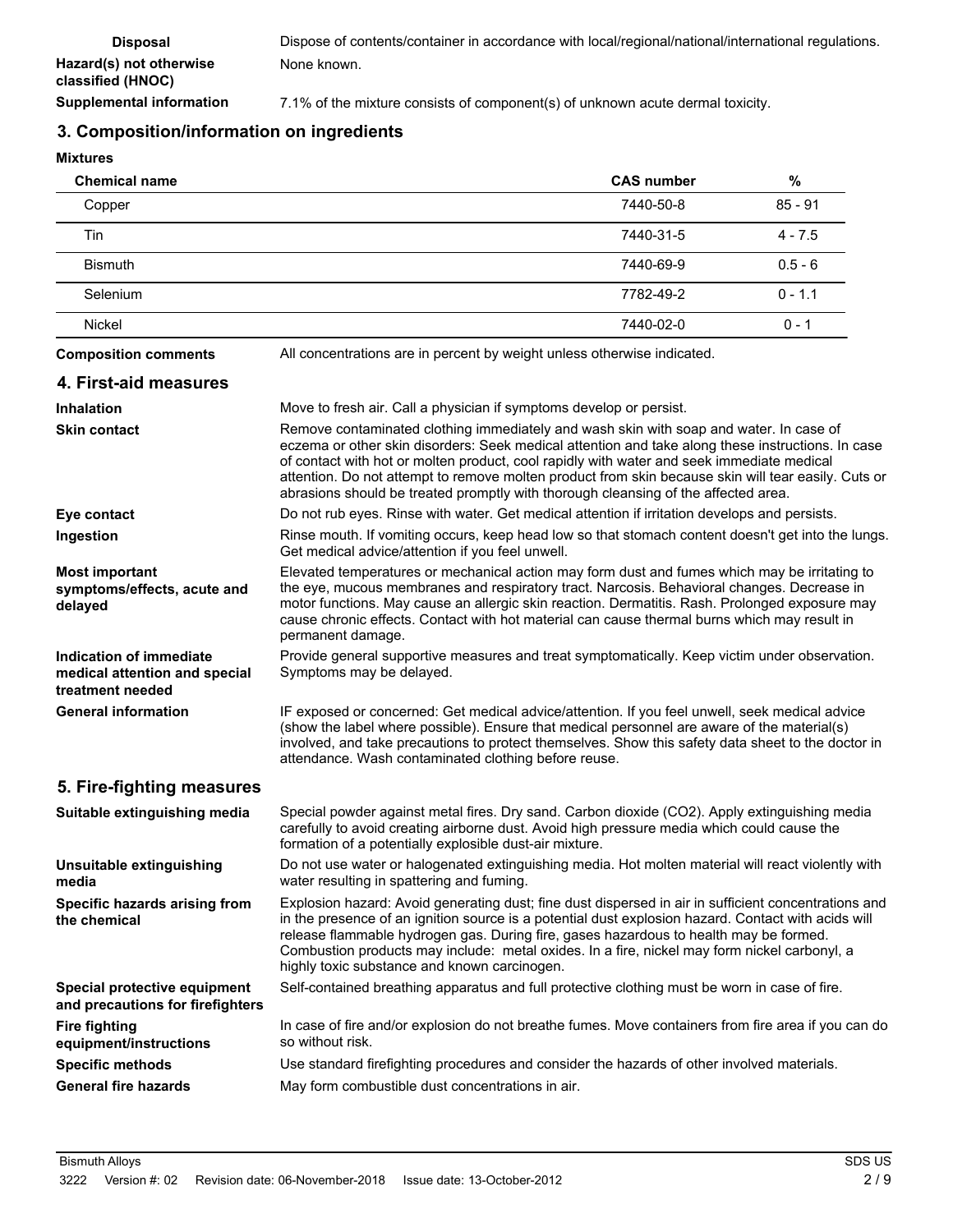### **6. Accidental release measures**

| <b>Personal precautions,</b><br>protective equipment and<br>emergency procedures | Keep unnecessary personnel away. Keep people away from and upwind of spill/leak. Use only<br>non-sparking tools. Dust deposits should not be allowed to accumulate on surfaces, as these may<br>form an explosive mixture if they are released into the atmosphere in sufficient concentration.<br>Wear appropriate protective equipment and clothing during clean-up. Do not touch damaged<br>containers or spilled material unless wearing appropriate protective clothing. Avoid inhalation of<br>fumes from heated product. Ensure adequate ventilation. Local authorities should be advised if<br>significant spillages cannot be contained. For personal protection, see section 8 of the SDS.                                                                                                         |
|----------------------------------------------------------------------------------|--------------------------------------------------------------------------------------------------------------------------------------------------------------------------------------------------------------------------------------------------------------------------------------------------------------------------------------------------------------------------------------------------------------------------------------------------------------------------------------------------------------------------------------------------------------------------------------------------------------------------------------------------------------------------------------------------------------------------------------------------------------------------------------------------------------|
| <b>Methods and materials for</b><br>containment and cleaning up                  | Eliminate all ignition sources (no smoking, flares, sparks, or flames in immediate area). Take<br>precautionary measures against static discharge. Use only non-sparking tools. Avoid dispersal of<br>dust in the air (i.e., clearing dust surfaces with compressed air). The product is immiscible with<br>water and will sediment in water systems. Stop the flow of material, if this is without risk.                                                                                                                                                                                                                                                                                                                                                                                                    |
|                                                                                  | Large Spills: Wet down with water and dike for later disposal. Shovel the material into waste<br>container. Following product recovery, flush area with water.                                                                                                                                                                                                                                                                                                                                                                                                                                                                                                                                                                                                                                               |
|                                                                                  | Small Spills: Sweep up or vacuum up spillage and collect in suitable container for disposal.                                                                                                                                                                                                                                                                                                                                                                                                                                                                                                                                                                                                                                                                                                                 |
|                                                                                  | Never return spills to original containers for re-use. Put material in suitable, covered, labeled<br>containers. For waste disposal, see section 13 of the SDS. Allow molten material to cool and<br>solidify before disposal. Recover and recycle, if practical.                                                                                                                                                                                                                                                                                                                                                                                                                                                                                                                                            |
| <b>Environmental precautions</b>                                                 | Avoid release to the environment. Inform appropriate managerial or supervisory personnel of all<br>environmental releases. Prevent further leakage or spillage if safe to do so. Avoid discharge into<br>drains, water courses or onto the ground.                                                                                                                                                                                                                                                                                                                                                                                                                                                                                                                                                           |
| 7. Handling and storage                                                          |                                                                                                                                                                                                                                                                                                                                                                                                                                                                                                                                                                                                                                                                                                                                                                                                              |
| <b>Precautions for safe handling</b>                                             | Obtain special instructions before use. Do not handle until all safety precautions have been read<br>and understood. Minimize dust generation and accumulation. Avoid significant deposits of<br>material, especially on horizontal surfaces, which may become airborne and form combustible dust<br>clouds and may contribute to secondary explosions. Routine housekeeping should be instituted to<br>ensure that dusts do not accumulate on surfaces. Dry powders can build static electricity charges<br>when subjected to the friction of transfer and mixing operations. Provide adequate precautions,<br>such as electrical grounding and bonding, or inert atmospheres. Keep away from heat/sparks/open<br>flames/hot surfaces. - No smoking. Explosion-proof general and local exhaust ventilation. |
|                                                                                  | Do not taste or swallow. Avoid contact with eyes, skin, and clothing. Avoid prolonged exposure.<br>When using, do not eat, drink or smoke. Should be handled in closed systems, if possible. Wear<br>appropriate personal protective equipment. Wash hands thoroughly after handling. Avoid release<br>to the environment. Observe good industrial hygiene practices.                                                                                                                                                                                                                                                                                                                                                                                                                                        |
| Conditions for safe storage,<br>including any incompatibilities                  | Store locked up. Keep containers tightly closed in a dry, cool and well-ventilated place. Store away<br>from incompatible materials (see Section 10 of the SDS).                                                                                                                                                                                                                                                                                                                                                                                                                                                                                                                                                                                                                                             |

# **8. Exposure controls/personal protection**

### **Occupational exposure limits**

**US. OSHA Table Z-1 Limits for Air Contaminants (29 CFR 1910.1000)**

| <b>Components</b>                       | <b>Type</b> | <b>Value</b>         | <b>Form</b>         |
|-----------------------------------------|-------------|----------------------|---------------------|
| Copper (CAS 7440-50-8)                  | PEL         | 1 $mq/m3$            | Dust and mist.      |
|                                         |             | $0.1$ mg/m $3$       | Fume.               |
| Nickel (CAS 7440-02-0)                  | <b>PEL</b>  | 1 mg/m $3$           |                     |
| Selenium (CAS 7782-49-2)                | <b>PEL</b>  | $0.2 \text{ mg/m}$ 3 |                     |
| Tin (CAS 7440-31-5)                     | PEL         | $2$ mg/m $3$         |                     |
| <b>US. ACGIH Threshold Limit Values</b> |             |                      |                     |
| <b>Components</b>                       | <b>Type</b> | Value                | <b>Form</b>         |
| Copper (CAS 7440-50-8)                  | <b>TWA</b>  | $1 \text{ mg/m}$     | Dust and mist.      |
|                                         |             | $0.2$ mg/m $3$       | Fume.               |
| Nickel (CAS 7440-02-0)                  | <b>TWA</b>  | $1.5 \text{ mg/m}$   | Inhalable fraction. |
| Selenium (CAS 7782-49-2)                | <b>TWA</b>  | $0.2$ mg/m $3$       |                     |
| Tin (CAS 7440-31-5)                     | <b>TWA</b>  | $2$ mg/m $3$         |                     |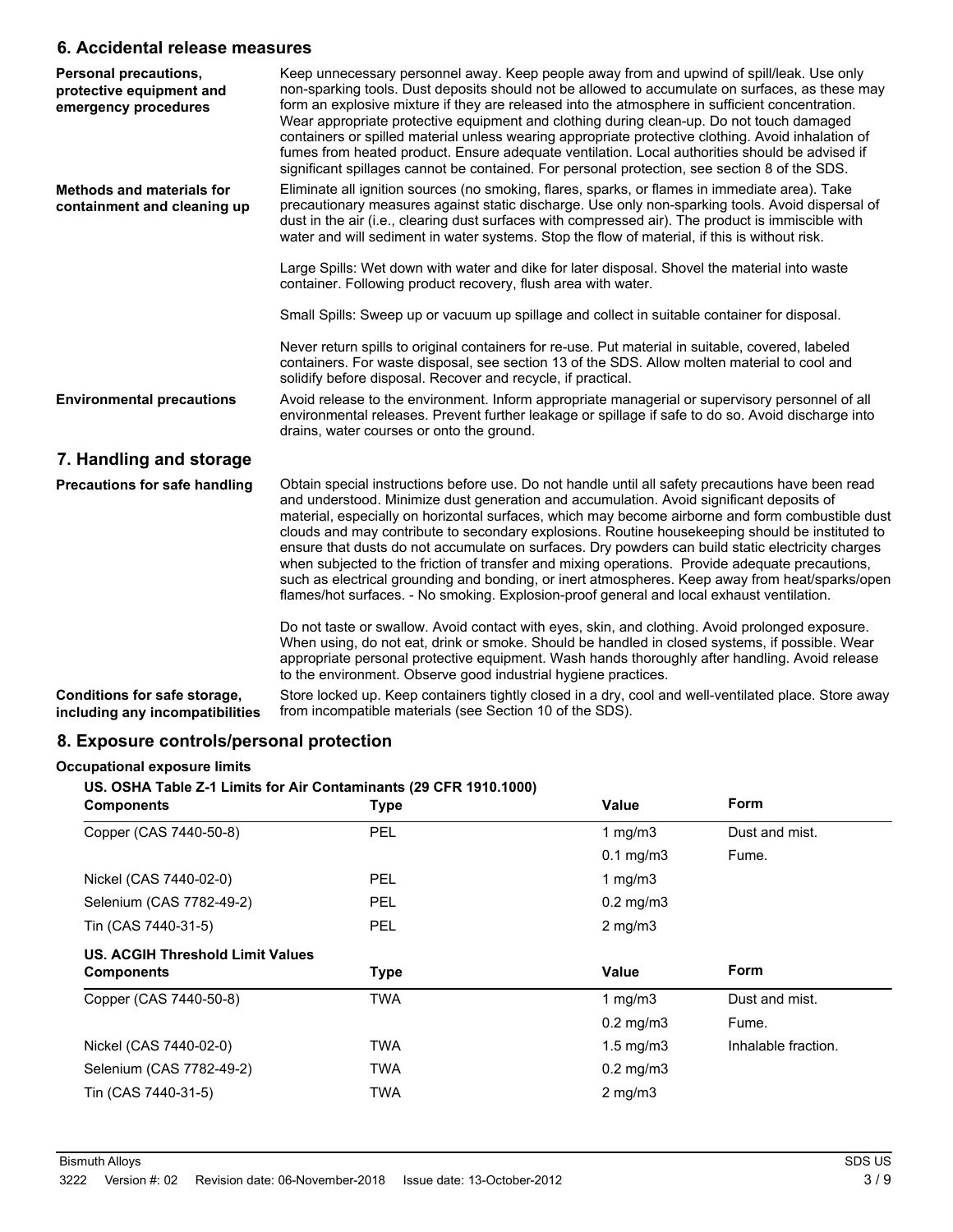| US. NIOSH: Pocket Guide to Chemical Hazards<br><b>Components</b> | <b>Type</b>                                                                                                                                                                                                                                                                                                                                                                                                                  | <b>Value</b>   | <b>Form</b>    |
|------------------------------------------------------------------|------------------------------------------------------------------------------------------------------------------------------------------------------------------------------------------------------------------------------------------------------------------------------------------------------------------------------------------------------------------------------------------------------------------------------|----------------|----------------|
| Copper (CAS 7440-50-8)                                           | <b>TWA</b>                                                                                                                                                                                                                                                                                                                                                                                                                   | 1 $mg/m3$      | Dust and mist. |
| Nickel (CAS 7440-02-0)                                           | <b>TWA</b>                                                                                                                                                                                                                                                                                                                                                                                                                   | $0.015$ mg/m3  |                |
| Selenium (CAS 7782-49-2)                                         | <b>TWA</b>                                                                                                                                                                                                                                                                                                                                                                                                                   | $0.2$ mg/m $3$ |                |
| Tin (CAS 7440-31-5)                                              | <b>TWA</b>                                                                                                                                                                                                                                                                                                                                                                                                                   | $2$ mg/m $3$   |                |
| <b>Biological limit values</b>                                   | No biological exposure limits noted for the ingredient(s).                                                                                                                                                                                                                                                                                                                                                                   |                |                |
| Appropriate engineering<br>controls                              | Explosion-proof general and local exhaust ventilation. Good general ventilation should be used.<br>Ventilation rates should be matched to conditions. If applicable, use process enclosures, local<br>exhaust ventilation, or other engineering controls to maintain airborne levels below recommended<br>exposure limits. If exposure limits have not been established, maintain airborne levels to an<br>acceptable level. |                |                |
|                                                                  | Individual protection measures, such as personal protective equipment                                                                                                                                                                                                                                                                                                                                                        |                |                |
| <b>Eye/face protection</b>                                       | Unvented, tight fitting goggles should be worn in dusty areas. Use of safety glasses or goggles is<br>required for welding, burning, sawing, brazing, grinding or machining operations. When welding, it<br>is recommended that safety glasses, goggles, or face-shield with filter lens of appropriate shade<br>number (per ANSI Z49.1-1988, "Safety in Welding and Cutting") be worn.                                      |                |                |
| <b>Skin protection</b>                                           |                                                                                                                                                                                                                                                                                                                                                                                                                              |                |                |
| <b>Hand protection</b>                                           | Wear suitable protective gloves to prevent cuts and abrasions. When material is heated, wear<br>gloves to protect against thermal burns. Suitable gloves can be recommended by the glove<br>supplier.                                                                                                                                                                                                                        |                |                |
| <b>Other</b>                                                     | Wear appropriate chemical resistant clothing. Use of an impervious apron is recommended.                                                                                                                                                                                                                                                                                                                                     |                |                |
| <b>Respiratory protection</b>                                    | When workers are facing concentrations above the exposure limit they must use appropriate<br>certified respirators. Wear NIOSH approved respirator appropriate for airborne exposure at the<br>point of use. Appropriate respirator selection should be made by a qualified professional.                                                                                                                                    |                |                |
| <b>Thermal hazards</b>                                           | Wear appropriate thermal protective clothing, when necessary.                                                                                                                                                                                                                                                                                                                                                                |                |                |
| <b>General hygiene</b><br>considerations                         | Observe any medical surveillance requirements. When using, do not eat, drink or smoke. Always<br>observe good personal hygiene measures, such as washing after handling the material and before<br>eating, drinking, and/or smoking. Routinely wash work clothing and protective equipment to<br>remove contaminants. Contaminated work clothing should not be allowed out of the workplace.                                 |                |                |

# **9. Physical and chemical properties**

| Appearance                                   |                                                      |        |
|----------------------------------------------|------------------------------------------------------|--------|
| <b>Physical state</b>                        | Solid.                                               |        |
| <b>Form</b>                                  | Shapes, Solids, Tubes & Turnings.                    |        |
| Color                                        | Yellow to red.                                       |        |
| Odor                                         | None.                                                |        |
| <b>Odor threshold</b>                        | Not available.                                       |        |
| pH                                           | Not available.                                       |        |
| Melting point/freezing point                 | 1725.8 °F (941 °C)                                   |        |
| Initial boiling point and boiling<br>range   | Not available.                                       |        |
| <b>Flash point</b>                           | Not available.                                       |        |
| <b>Evaporation rate</b>                      | Not available.                                       |        |
| Flammability (solid, gas)                    | Fine particles may form explosive mixtures with air. |        |
| Upper/lower flammability or explosive limits |                                                      |        |
| <b>Flammability limit - lower</b><br>$(\%)$  | Not available.                                       |        |
| <b>Flammability limit - upper</b><br>$(\% )$ | Not available.                                       |        |
| Vapor pressure                               | Not available.                                       |        |
| Vapor density                                | Not available.                                       |        |
| <b>Relative density</b>                      | Not available.                                       |        |
| Solubility(ies)                              |                                                      |        |
| Solubility (water)                           | Insoluble in water.                                  |        |
| <b>Bismuth Alloys</b>                        |                                                      | SDS US |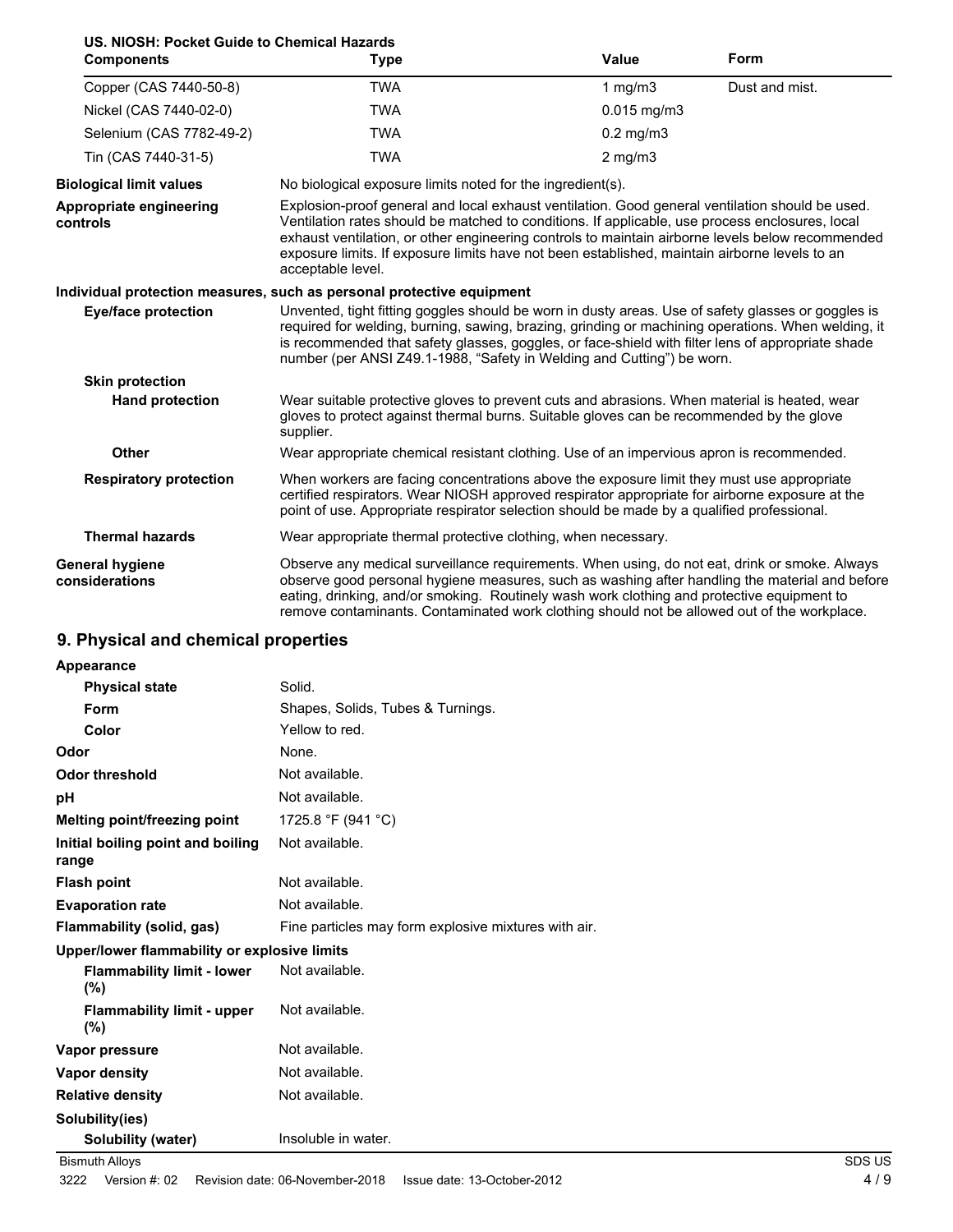| <b>Partition coefficient</b><br>(n-octanol/water) | Not available.                   |
|---------------------------------------------------|----------------------------------|
| <b>Auto-ignition temperature</b>                  | Not available.                   |
| Decomposition temperature                         | Not available.                   |
| <b>Viscosity</b>                                  | Not available.                   |
| <b>Other information</b>                          |                                  |
| <b>Bulk density</b>                               | $0.31 - 0.32$ lb/in <sup>3</sup> |
| <b>Explosive properties</b>                       | Not explosive.                   |
| <b>Oxidizing properties</b>                       | Not oxidizing.                   |
|                                                   |                                  |

# **10. Stability and reactivity**

| <b>Reactivity</b>                            | The product is stable and non-reactive under normal conditions of use, storage and transport.                                                                         |
|----------------------------------------------|-----------------------------------------------------------------------------------------------------------------------------------------------------------------------|
| <b>Chemical stability</b>                    | Material is stable under normal conditions.                                                                                                                           |
| <b>Possibility of hazardous</b><br>reactions | Contact with strong acids will release highly flammable hydrogen gas.                                                                                                 |
| <b>Conditions to avoid</b>                   | Keep away from heat, hot surfaces, sparks, open flames and other ignition sources. Contact with<br>incompatible materials. Minimize dust generation and accumulation. |
| Incompatible materials                       | Strong oxidizing agents. Acids.                                                                                                                                       |
| <b>Hazardous decomposition</b><br>products   | No hazardous decomposition products are known.                                                                                                                        |

# **11. Toxicological information**

### **Information on likely routes of exposure**

| Inhalation                                                                         | Prolonged inhalation may be harmful. Elevated temperatures or mechanical action may form dust<br>and fumes which may be irritating to the mucous membranes and respiratory tract. Heating above<br>the melting point releases metallic oxides which may cause metal fume fever by inhalation. The<br>symptoms are shivering, fever, malaise and muscular pain. |
|------------------------------------------------------------------------------------|----------------------------------------------------------------------------------------------------------------------------------------------------------------------------------------------------------------------------------------------------------------------------------------------------------------------------------------------------------------|
| <b>Skin contact</b>                                                                | May cause an allergic skin reaction. Hot or molten material may produce thermal burns.                                                                                                                                                                                                                                                                         |
| Eye contact                                                                        | Elevated temperatures or mechanical action may form dust and fumes which may be irritating to<br>the eyes. Molten material will produce thermal burns.                                                                                                                                                                                                         |
| Ingestion                                                                          | Harmful if swallowed.                                                                                                                                                                                                                                                                                                                                          |
| Symptoms related to the<br>physical, chemical and<br>toxicological characteristics | Dusts may irritate the respiratory tract, skin and eyes. Narcosis. Behavioral changes. Decrease in<br>motor functions. May cause an allergic skin reaction. Dermatitis. Rash.                                                                                                                                                                                  |

### **Information on toxicological effects**

| <b>Acute toxicity</b>                | Harmful if swallowed.                                                                                  |                     |
|--------------------------------------|--------------------------------------------------------------------------------------------------------|---------------------|
| <b>Components</b>                    | <b>Species</b>                                                                                         | <b>Test Results</b> |
| Bismuth (CAS 7440-69-9)              |                                                                                                        |                     |
| <b>Acute</b>                         |                                                                                                        |                     |
| Oral                                 |                                                                                                        |                     |
| LD50                                 | Rat                                                                                                    | 5000 mg/kg          |
| Nickel (CAS 7440-02-0)               |                                                                                                        |                     |
| <b>Acute</b>                         |                                                                                                        |                     |
| <b>Inhalation</b>                    |                                                                                                        |                     |
| <b>NOAEC</b>                         | Rat                                                                                                    | 10200 mg/l, 1 hours |
| Oral                                 |                                                                                                        |                     |
| LD50                                 | Rat                                                                                                    | > 9000 mg/kg        |
| <b>Skin corrosion/irritation</b>     | May cause irritation through mechanical abrasion. Hot or molten material may produce thermal<br>burns. |                     |
| Serious eye damage/eye<br>irritation | May cause irritation through mechanical abrasion.                                                      |                     |
| Respiratory or skin sensitization    |                                                                                                        |                     |
| <b>Respiratory sensitization</b>     | Not a respiratory sensitizer.                                                                          |                     |
| <b>Skin sensitization</b>            | May cause an allergic skin reaction.                                                                   |                     |
|                                      |                                                                                                        |                     |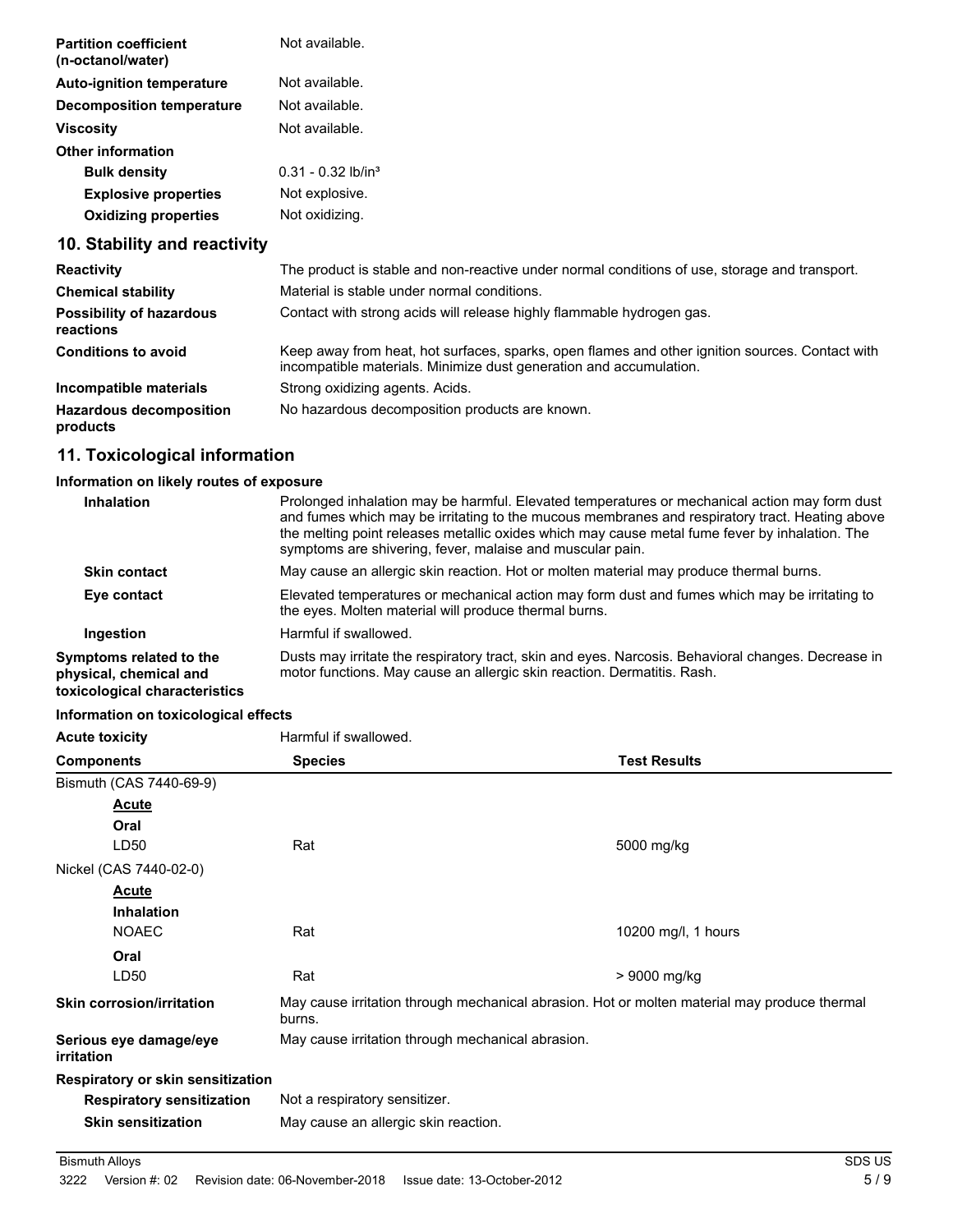| Germ cell mutagenicity                                | No data available to indicate product or any components present at greater than 0.1% are<br>mutagenic or genotoxic.                                                                                                                                                                                                                                                                                                                                                                                                            |  |  |
|-------------------------------------------------------|--------------------------------------------------------------------------------------------------------------------------------------------------------------------------------------------------------------------------------------------------------------------------------------------------------------------------------------------------------------------------------------------------------------------------------------------------------------------------------------------------------------------------------|--|--|
| Carcinogenicity                                       | Suspected of causing cancer.                                                                                                                                                                                                                                                                                                                                                                                                                                                                                                   |  |  |
|                                                       | <b>IARC Monographs. Overall Evaluation of Carcinogenicity</b>                                                                                                                                                                                                                                                                                                                                                                                                                                                                  |  |  |
| Nickel (CAS 7440-02-0)<br>Selenium (CAS 7782-49-2)    | 2B Possibly carcinogenic to humans.<br>3 Not classifiable as to carcinogenicity to humans.                                                                                                                                                                                                                                                                                                                                                                                                                                     |  |  |
| <b>NTP Report on Carcinogens</b>                      |                                                                                                                                                                                                                                                                                                                                                                                                                                                                                                                                |  |  |
| Nickel (CAS 7440-02-0)                                | Reasonably Anticipated to be a Human Carcinogen.<br>OSHA Specifically Regulated Substances (29 CFR 1910.1001-1053)                                                                                                                                                                                                                                                                                                                                                                                                             |  |  |
| Not regulated.                                        |                                                                                                                                                                                                                                                                                                                                                                                                                                                                                                                                |  |  |
| <b>Reproductive toxicity</b>                          | This product is not expected to cause reproductive or developmental effects.                                                                                                                                                                                                                                                                                                                                                                                                                                                   |  |  |
| Specific target organ toxicity -<br>single exposure   | Not classified.                                                                                                                                                                                                                                                                                                                                                                                                                                                                                                                |  |  |
| Specific target organ toxicity -<br>repeated exposure | Causes damage to organs (Lungs) through prolonged or repeated exposure.                                                                                                                                                                                                                                                                                                                                                                                                                                                        |  |  |
| <b>Aspiration hazard</b>                              | Not an aspiration hazard.                                                                                                                                                                                                                                                                                                                                                                                                                                                                                                      |  |  |
| <b>Chronic effects</b>                                | Prolonged exposure may cause chronic effects.                                                                                                                                                                                                                                                                                                                                                                                                                                                                                  |  |  |
| <b>Further information</b>                            | Welding or plasma arc cutting of metal and alloys can generate ozone, nitric oxides and ultraviolet<br>radiation. Short-term (acute) overexposure to welding fumes may result in discomfort such as<br>metal fume fever, dizziness, nausea, or dryness or irritation of nose, throat, or eyes. May<br>aggravate pre-existing respiratory problems (e.g. asthma, emphysema). Ozone overexposure<br>may result in mucous membrane irritation or pulmonary discomfort. UV radiation can cause skin<br>erythema and welders flash. |  |  |

### **12. Ecological information**

| <b>Ecotoxicity</b> |  |  |
|--------------------|--|--|
|                    |  |  |

Very toxic to aquatic life. Toxic to aquatic life with long lasting effects. Alloys in massive forms present a limited hazard for the environment.

| <b>Components</b>                        |                                                                                                                                                                                                                                                                                                                                                   | <b>Species</b>            | <b>Test Results</b>                                                                                                                                                                                 |
|------------------------------------------|---------------------------------------------------------------------------------------------------------------------------------------------------------------------------------------------------------------------------------------------------------------------------------------------------------------------------------------------------|---------------------------|-----------------------------------------------------------------------------------------------------------------------------------------------------------------------------------------------------|
| Copper (CAS 7440-50-8)                   |                                                                                                                                                                                                                                                                                                                                                   |                           |                                                                                                                                                                                                     |
| <b>Aquatic</b>                           |                                                                                                                                                                                                                                                                                                                                                   |                           |                                                                                                                                                                                                     |
| Chronic                                  |                                                                                                                                                                                                                                                                                                                                                   |                           |                                                                                                                                                                                                     |
| Other                                    | <b>NOEC</b>                                                                                                                                                                                                                                                                                                                                       | Juga plicifera            | 6 µg/l                                                                                                                                                                                              |
| Nickel (CAS 7440-02-0)                   |                                                                                                                                                                                                                                                                                                                                                   |                           |                                                                                                                                                                                                     |
| <b>Aquatic</b>                           |                                                                                                                                                                                                                                                                                                                                                   |                           |                                                                                                                                                                                                     |
| Chronic                                  |                                                                                                                                                                                                                                                                                                                                                   |                           |                                                                                                                                                                                                     |
| Crustacea                                | <b>NOEC</b>                                                                                                                                                                                                                                                                                                                                       | Ceriodaphnia dubia        | $2.8 \mu g/l$                                                                                                                                                                                       |
| Fish                                     | <b>NOEC</b>                                                                                                                                                                                                                                                                                                                                       | Zebra danio (Danio rerio) | $40 \mu g/l$                                                                                                                                                                                        |
| <b>Persistence and degradability</b>     | Not relevant for inorganic substances.                                                                                                                                                                                                                                                                                                            |                           |                                                                                                                                                                                                     |
| <b>Bioaccumulative potential</b>         | The product contains potentially bioaccumulating substances.                                                                                                                                                                                                                                                                                      |                           |                                                                                                                                                                                                     |
| Mobility in soil                         | Alloys in massive forms are not mobile in the environment.                                                                                                                                                                                                                                                                                        |                           |                                                                                                                                                                                                     |
| Other adverse effects                    | This product contains one or more substances identified as hazardous air pollutants (HAPs) per<br>the US Federal Clean Air Act (see section 15).                                                                                                                                                                                                  |                           |                                                                                                                                                                                                     |
| 13. Disposal considerations              |                                                                                                                                                                                                                                                                                                                                                   |                           |                                                                                                                                                                                                     |
| <b>Disposal instructions</b>             | Collect and reclaim or dispose in sealed containers at licensed waste disposal site. Do not allow<br>this material to drain into sewers/water supplies. Do not contaminate ponds, waterways or ditches<br>with chemical or used container. Dispose of contents/container in accordance with<br>local/regional/national/international regulations. |                           |                                                                                                                                                                                                     |
| Local disposal regulations               | Dispose in accordance with all applicable regulations.                                                                                                                                                                                                                                                                                            |                           |                                                                                                                                                                                                     |
| Hazardous waste code                     | The waste code should be assigned in discussion between the user, the producer and the waste<br>disposal company.                                                                                                                                                                                                                                 |                           |                                                                                                                                                                                                     |
| Waste from residues / unused<br>products | Dispose of in accordance with local regulations. Empty containers or liners may retain some<br>product residues. This material and its container must be disposed of in a safe manner (see:<br>Disposal instructions).                                                                                                                            |                           |                                                                                                                                                                                                     |
| Contaminated packaging                   | disposal.                                                                                                                                                                                                                                                                                                                                         |                           | Since emptied containers may retain product residue, follow label warnings even after container is<br>emptied. Empty containers should be taken to an approved waste handling site for recycling or |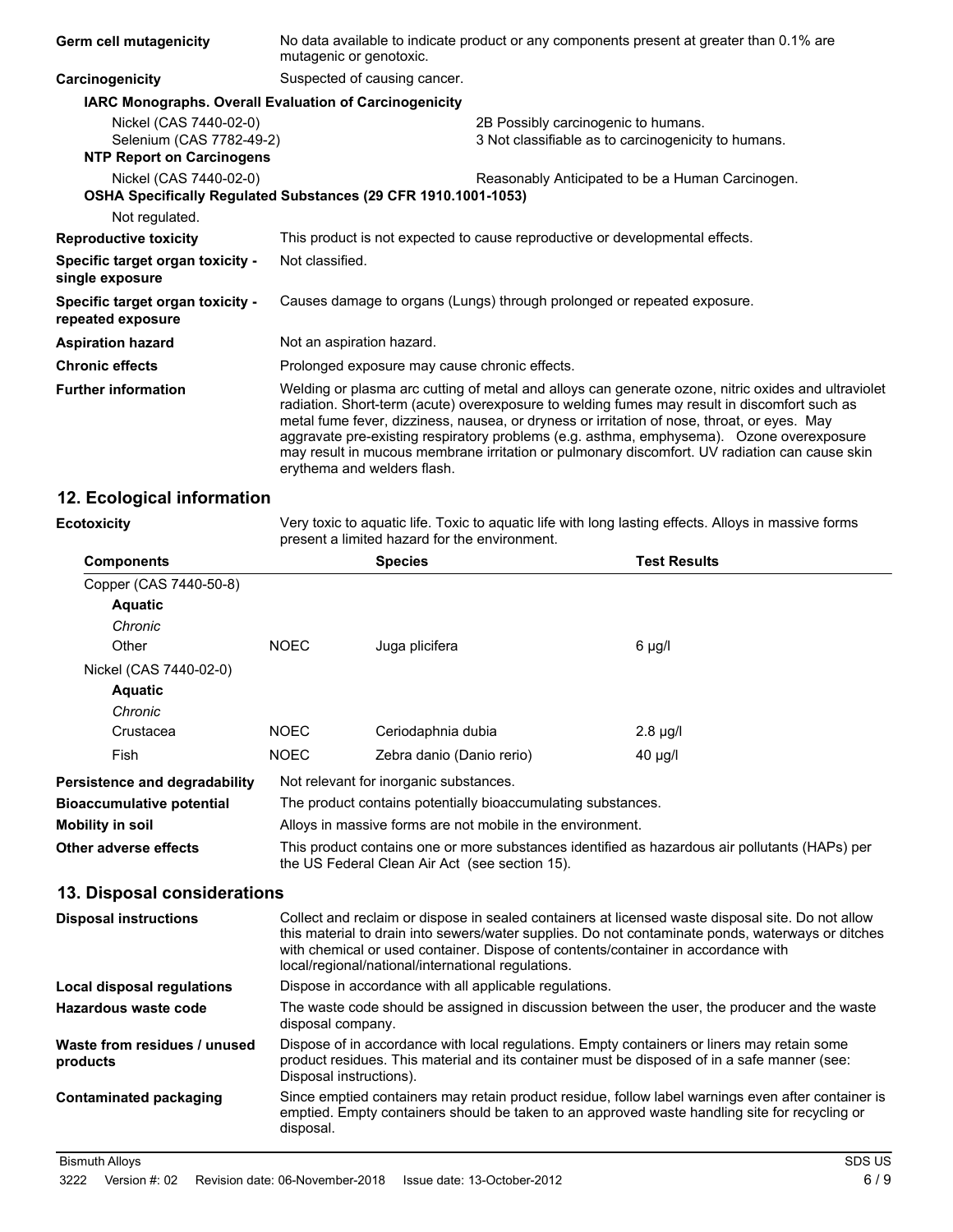# **14. Transport information**

### **DOT**

Not regulated as dangerous goods.

### **IATA**

Not regulated as dangerous goods.

### **IMDG**

Not regulated as dangerous goods.

**Transport in bulk according to** Not applicable. **Annex II of MARPOL 73/78 and the IBC Code**

### **15. Regulatory information**

| US federal regulations<br>Standard, 29 CFR 1910.1200. |                                                                                  |                                                                    |                                                                | This product is a "Hazardous Chemical" as defined by the OSHA Hazard Communication |  |
|-------------------------------------------------------|----------------------------------------------------------------------------------|--------------------------------------------------------------------|----------------------------------------------------------------|------------------------------------------------------------------------------------|--|
|                                                       | TSCA Section 12(b) Export Notification (40 CFR 707, Subpt. D)                    |                                                                    |                                                                |                                                                                    |  |
| Not regulated.                                        |                                                                                  |                                                                    |                                                                |                                                                                    |  |
|                                                       | <b>CERCLA Hazardous Substance List (40 CFR 302.4)</b>                            |                                                                    |                                                                |                                                                                    |  |
|                                                       | Copper (CAS 7440-50-8)                                                           |                                                                    | Listed.                                                        |                                                                                    |  |
|                                                       | Nickel (CAS 7440-02-0)                                                           |                                                                    | Listed.                                                        |                                                                                    |  |
|                                                       | Selenium (CAS 7782-49-2)                                                         |                                                                    | Listed.                                                        |                                                                                    |  |
|                                                       | <b>SARA 304 Emergency release notification</b>                                   |                                                                    |                                                                |                                                                                    |  |
|                                                       | Not regulated.                                                                   |                                                                    |                                                                |                                                                                    |  |
|                                                       |                                                                                  |                                                                    | OSHA Specifically Regulated Substances (29 CFR 1910.1001-1053) |                                                                                    |  |
|                                                       | Not regulated.                                                                   |                                                                    |                                                                |                                                                                    |  |
|                                                       | Superfund Amendments and Reauthorization Act of 1986 (SARA)                      |                                                                    |                                                                |                                                                                    |  |
|                                                       | <b>SARA 302 Extremely hazardous substance</b>                                    |                                                                    |                                                                |                                                                                    |  |
|                                                       | Not listed.                                                                      |                                                                    |                                                                |                                                                                    |  |
|                                                       | SARA 311/312 Hazardous<br>chemical                                               | Yes                                                                |                                                                |                                                                                    |  |
|                                                       | <b>Classified hazard</b>                                                         | Combustible dust                                                   |                                                                |                                                                                    |  |
|                                                       | categories                                                                       | Acute toxicity (any route of exposure)                             |                                                                |                                                                                    |  |
|                                                       |                                                                                  | Respiratory or skin sensitization                                  |                                                                |                                                                                    |  |
|                                                       |                                                                                  | Carcinogenicity                                                    |                                                                |                                                                                    |  |
|                                                       |                                                                                  |                                                                    | Specific target organ toxicity (single or repeated exposure)   |                                                                                    |  |
|                                                       | SARA 313 (TRI reporting)                                                         |                                                                    |                                                                |                                                                                    |  |
|                                                       | <b>Chemical name</b>                                                             |                                                                    | <b>CAS number</b>                                              | % by wt.                                                                           |  |
|                                                       | Copper                                                                           |                                                                    | 7440-50-8                                                      | $85 - 91$                                                                          |  |
|                                                       | <b>Nickel</b>                                                                    |                                                                    | 7440-02-0                                                      | $0 - 1$                                                                            |  |
|                                                       | Selenium                                                                         |                                                                    | 7782-49-2                                                      | $0 - 1.1$                                                                          |  |
|                                                       | Other federal regulations                                                        |                                                                    |                                                                |                                                                                    |  |
|                                                       | Clean Air Act (CAA) Section 112 Hazardous Air Pollutants (HAPs) List             |                                                                    |                                                                |                                                                                    |  |
|                                                       | Nickel (CAS 7440-02-0)                                                           |                                                                    |                                                                |                                                                                    |  |
|                                                       | Selenium (CAS 7782-49-2)                                                         |                                                                    |                                                                |                                                                                    |  |
|                                                       | Clean Air Act (CAA) Section 112(r) Accidental Release Prevention (40 CFR 68.130) |                                                                    |                                                                |                                                                                    |  |
|                                                       | Not regulated.                                                                   |                                                                    |                                                                |                                                                                    |  |
|                                                       | <b>Safe Drinking Water Act</b><br>(SDWA)                                         | Contains component(s) regulated under the Safe Drinking Water Act. |                                                                |                                                                                    |  |
|                                                       | US state regulations                                                             |                                                                    |                                                                |                                                                                    |  |
|                                                       | US. Massachusetts RTK - Substance List                                           |                                                                    |                                                                |                                                                                    |  |
|                                                       | Copper (CAS 7440-50-8)                                                           |                                                                    |                                                                |                                                                                    |  |
|                                                       | Nickel (CAS 7440-02-0)                                                           |                                                                    |                                                                |                                                                                    |  |
|                                                       | Selenium (CAS 7782-49-2)                                                         |                                                                    |                                                                |                                                                                    |  |
|                                                       | Tin (CAS 7440-31-5)                                                              |                                                                    |                                                                |                                                                                    |  |
|                                                       | US. New Jersey Worker and Community Right-to-Know Act                            |                                                                    |                                                                |                                                                                    |  |
|                                                       | Copper (CAS 7440-50-8)                                                           |                                                                    |                                                                |                                                                                    |  |
|                                                       | Nickel (CAS 7440-02-0)                                                           |                                                                    |                                                                |                                                                                    |  |
|                                                       | Selenium (CAS 7782-49-2)                                                         |                                                                    |                                                                |                                                                                    |  |
|                                                       | Tin (CAS 7440-31-5)                                                              |                                                                    |                                                                |                                                                                    |  |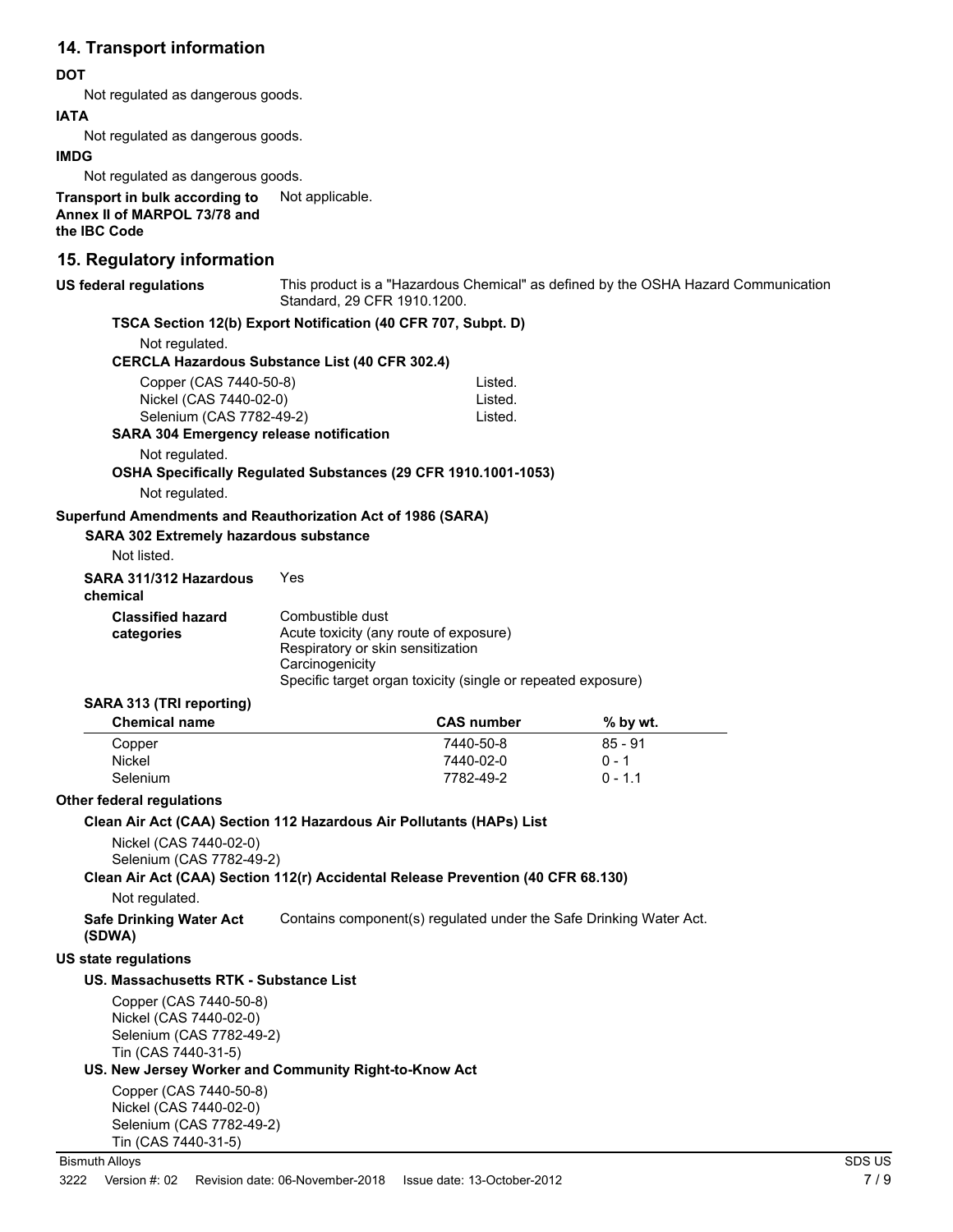#### **US. Pennsylvania Worker and Community Right-to-Know Law**

Copper (CAS 7440-50-8) Nickel (CAS 7440-02-0) Selenium (CAS 7782-49-2) Tin (CAS 7440-31-5)

### **US. Rhode Island RTK**

Copper (CAS 7440-50-8) Nickel (CAS 7440-02-0) Selenium (CAS 7782-49-2) Tin (CAS 7440-31-5)

### **California Proposition 65**



WARNING: This product can expose you to Nickel, which is known to the State of California to cause cancer. For more information go to www.P65Warnings.ca.gov.

### **California Proposition 65 - CRT: Listed date/Carcinogenic substance**

Nickel (CAS 7440-02-0) Listed: October 1, 1989 **US. California. Candidate Chemicals List. Safer Consumer Products Regulations (Cal. Code Regs, tit. 22, 69502.3, subd. (a))** Copper (CAS 7440-50-8)

Nickel (CAS 7440-02-0) Selenium (CAS 7782-49-2) Tin (CAS 7440-31-5)

#### **International Inventories**

| Country(s) or region        | Inventory name                                                                                                     | On inventory (yes/no)* |
|-----------------------------|--------------------------------------------------------------------------------------------------------------------|------------------------|
| Australia                   | Australian Inventory of Chemical Substances (AICS)                                                                 | Yes.                   |
| Canada                      | Domestic Substances List (DSL)                                                                                     | Yes                    |
| Canada                      | Non-Domestic Substances List (NDSL)                                                                                | No.                    |
| China                       | Inventory of Existing Chemical Substances in China (IECSC)                                                         | Yes                    |
| Europe                      | European Inventory of Existing Commercial Chemical<br>Substances (EINECS)                                          | Yes.                   |
| Europe                      | European List of Notified Chemical Substances (ELINCS)                                                             | No.                    |
| Japan                       | Inventory of Existing and New Chemical Substances (ENCS)                                                           | No.                    |
| Korea                       | Existing Chemicals List (ECL)                                                                                      | Yes                    |
| New Zealand                 | New Zealand Inventory                                                                                              | Yes                    |
| <b>Philippines</b>          | Philippine Inventory of Chemicals and Chemical Substances<br>(PICCS)                                               | Yes                    |
| Taiwan                      | Taiwan Chemical Substance Inventory (TCSI)                                                                         | No.                    |
| United States & Puerto Rico | Toxic Substances Control Act (TSCA) Inventory                                                                      | Yes.                   |
|                             | *A "Yes" indicates this product complies with the inventory requirements administered by the governing country(s). |                        |

A "No" indicates that one or more components of the product are not listed or exempt from listing on the inventory administered by the governing country(s).

### **16. Other information, including date of preparation or last revision**

| <b>Issue date</b>               | 13-October-2012                                                                                                                                                                      |
|---------------------------------|--------------------------------------------------------------------------------------------------------------------------------------------------------------------------------------|
| <b>Revision date</b>            | 06-November-2018                                                                                                                                                                     |
| <b>Version#</b>                 | 02                                                                                                                                                                                   |
| <b>Further information</b>      | Refer to NFPA 654, Standard for the Prevention of Fire and Dust Explosions from the<br>Manufacturing, Processing, and Handling of Combustible Particulate Solids, for safe handling. |
| <b>HMIS<sup>®</sup></b> ratings | Health: $3*$<br>Flammability: 2<br>Physical hazard: 0                                                                                                                                |
| <b>NFPA ratings</b>             |                                                                                                                                                                                      |